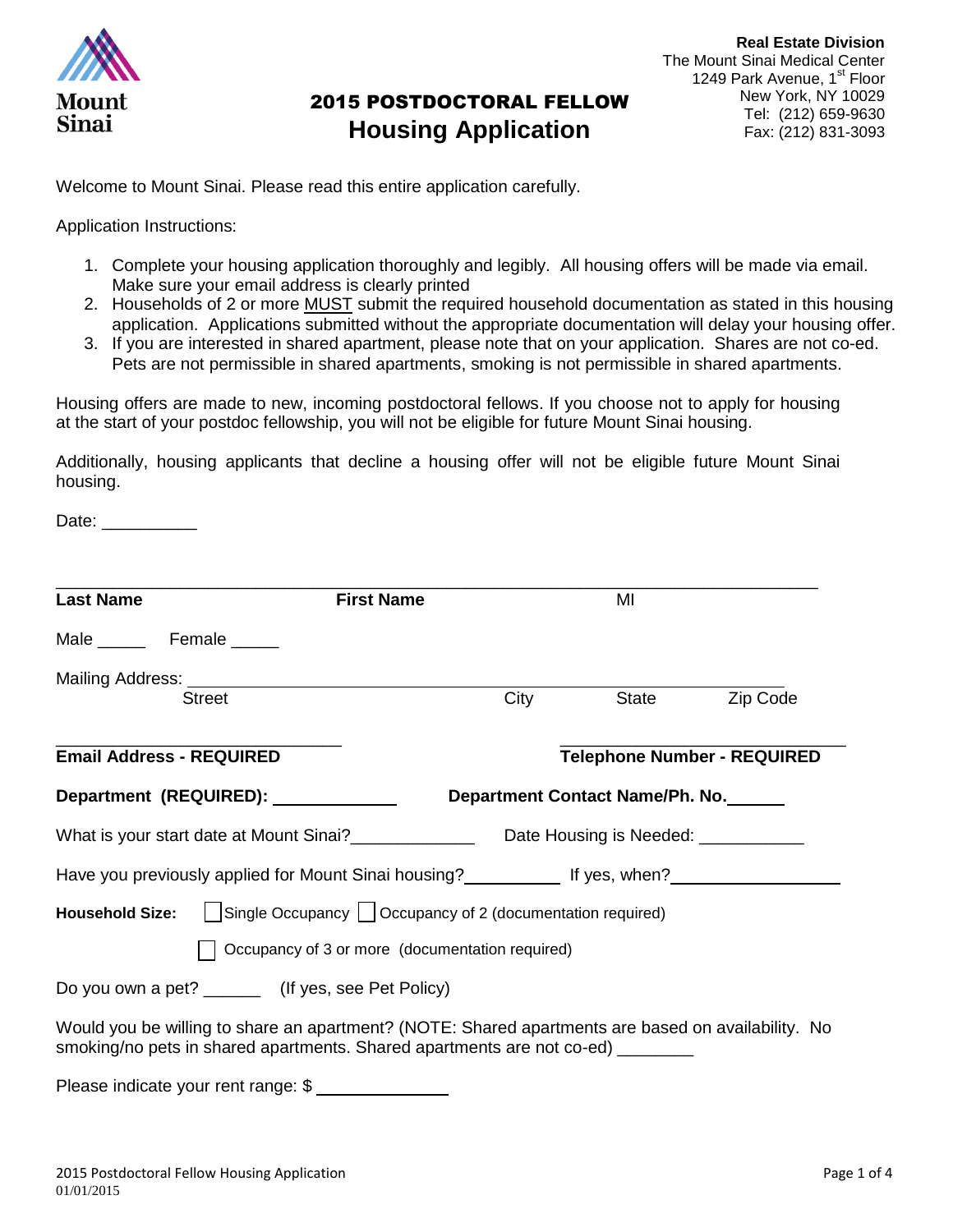

### **APARTMENT SIZE AND ELIGIBLE OCCUPANCY**

A household size of 2 or more may include the MSMC Resident and their spouse or domestic partner and/or minor dependents. Documentation required.

Note: One bedroom apartments are generally reserved for households of 2 or more though single occupants may be offered a one bedroom if no studios are available.

| <b>Unit Size</b> | <b>Eligible Occupancy</b>   |
|------------------|-----------------------------|
| Studio           | Household size of 1         |
| 1 Bedroom        | Household size of 2 or more |
| 2 Bedroom        | Household size of 3 or more |

#### **IF YOUR HOUSEHOLD SIZE IS TWO OR MORE…**

Employees applying for housing for themselves and their families MUST produce a marriage certificate or a municipal domestic partnership certificate, plus birth certificate or final adoption papers of any dependent children to be housed. Permissible apartment occupants include ONLY domestic partners as defined below, spouses, and dependent children.

#### **To qualify as domestic partners for consideration for Mount Sinai housing, you must provide a municipal domestic partnership certificate PLUS TWO or more of the following:**

- Joint bank or credit account active for at least six months
- Proof of joint ownership of an automobile or home
- Legally-binding assignment of insurance benefits or health care power of attorney to each other
- Proof of prior cohabitation
- Mutual grant of durable power of attorney
- An executed contract at a catering hall or church for a wedding that is to take place within six months of the housing application date, or a letter from the clergyman who will perform the ceremony.

Name of Spouse or Domestic Partner:

Name(s) and Age(s) of children (if applicable)

Please make sure you have completed all items on this form and attached any required documentation.

#### *Please read the following and sign below in order to activate this application:*

I represent and warrant the accuracy of the information I have provided in this application or in any report made by or on behalf of me concerning my household composition, my status as a full-time employee, or any other matters. I agree to notify Mount Sinai Real Estate promptly in writing of any changes in the information in the information I have herein provided. It shall be deemed a default of my occupancy agreement if any statement by me contained in this application or in the occupancy agreement shall prove to be inaccurate at any time. I also understand the regulations and fees described on this form and on other documents provided to me as part of the housing application and assignment process will become part of my occupancy agreement should I accept Mount Sinai housing.

**Signature Date**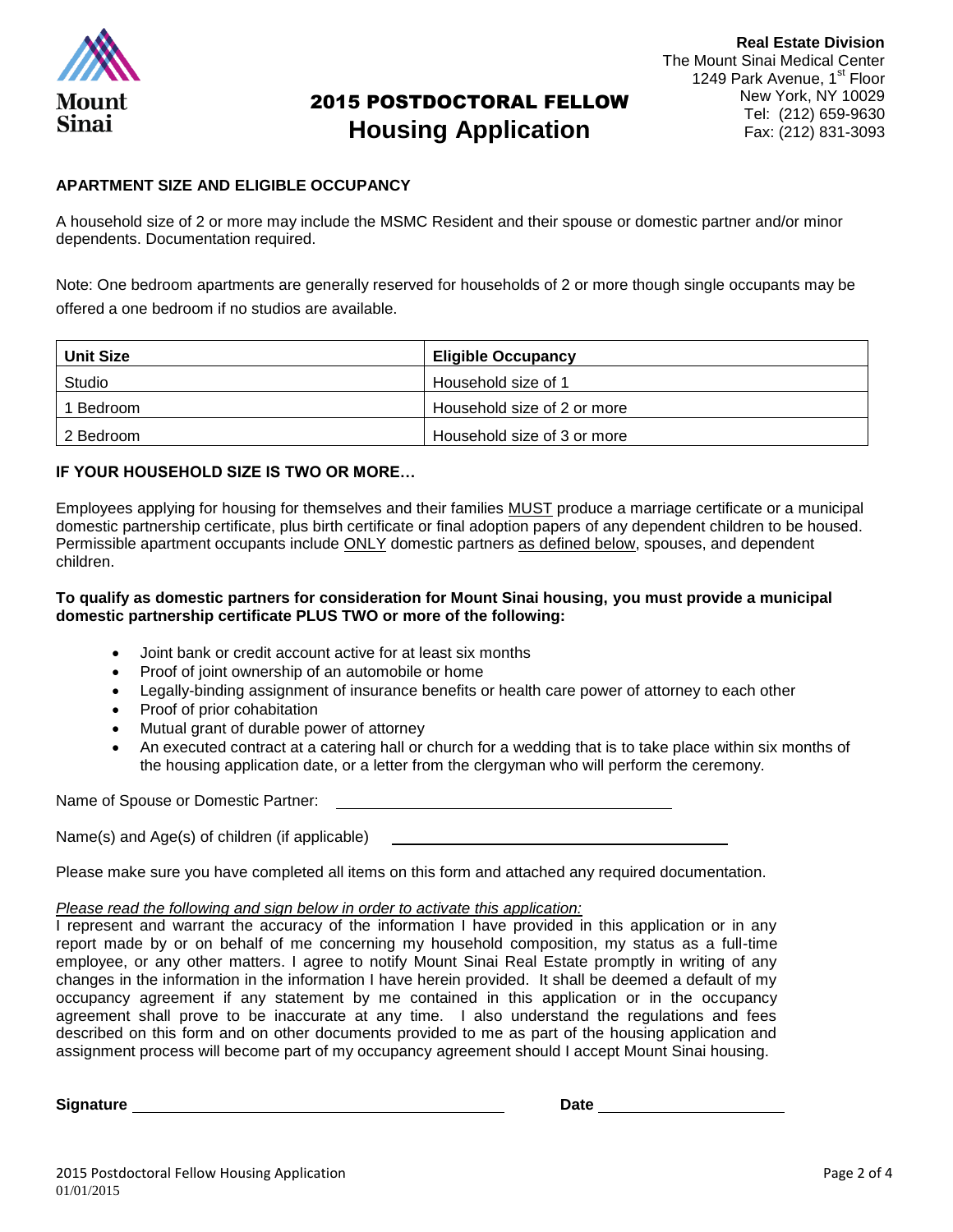

#### **Mount Sinai Real Estate Division**

#### **Housing Price List**

#### **Building Description Location**

| 53 E 96 St & 57 E 96 St |  |  |  |  |
|-------------------------|--|--|--|--|
| 306 E. 96 St.           |  |  |  |  |
| 333 E. 93 St.           |  |  |  |  |
| 1245 Park Ave.          |  |  |  |  |
| 1249 Park Ave.          |  |  |  |  |
| 1391 Madison Ave.       |  |  |  |  |
| 1407-1411 Madison Ave.  |  |  |  |  |
| 40 East 98 St.          |  |  |  |  |
| 1740 Second Ave.        |  |  |  |  |
| 3 East 101 Street       |  |  |  |  |
| E 97 St. Buildinas      |  |  |  |  |

#### **Mount Sinai Leased Housing**

Heritage on Fifth Avenue Elevator/Doorman/Laundry E 110<sup>th</sup> St & Fifth Avenue<br>Normandie Court Elevator/Doorman/Laundry E 95<sup>th</sup> St & 3<sup>rd</sup> Ave Normandie Court Elevator/Doorman/Laundry

#### **Monthly Rent Ranges** *(Subject to Yearly Increases)*

### **Real Estate Division** The Mount Sinai Medical Center 1249 Park Avenue, 1<sup>st</sup> Floor New York, NY 10029 Tel: (212) 659-9630 Fax: (212) 831-3093

Elevator/Laundry **Elevator** Between Madison & Park Avenues Doorman/Elevator/Laundry Between First & Second Avenues Doorman/Elevator/Laundry Between First & Second Avenues Doorman/Elevator/Laundry E. 96<sup>th</sup> St. and Park Avenue Doorman/Elevator/Laundry Between E 96 & E 97 St. Elevator/Laundry Between E 96 & E 97 St. Walk-ups Between E 97 & E 98 St. Walk-up **Between Madison & Park Avenue** Between Madison & Park Avenue Elevator/Laundry Between E 90 & E 91 St. Doorman/Elevator/Laundry Between Madison & Fifth Avenue 97 St. Buildings **Exercise St. Buildings** Walk-ups **Between Madison & Park Avenue** 

Park West Village Elevator/Security/Laundry West 97<sup>th</sup> & Columbus Avenue

|                                                               | <b>Studios</b> | 1BR         | 2BR          | 3+BR        |
|---------------------------------------------------------------|----------------|-------------|--------------|-------------|
| 53 E 96 St/57 E 96 St                                         | <b>XXXX</b>    | XXXX        | $$2,035+$    | $$2,400+$   |
| 306 E, 96 St                                                  | \$1600-1750    | \$1950-2150 | \$2500-2750  | <b>XXXX</b> |
| 333 E. 93 St. (very few one-bedroom apts.)                    | \$1400-1500    | \$1850-1975 | <b>XXXXX</b> | <b>XXXX</b> |
| 1245 Park Ave. (very few studios)                             | \$1750-2000    | \$1950-2350 | \$2550-3250  | <b>XXXX</b> |
| 1249 Park Ave.                                                | \$1550-1700    | \$1950-2250 | \$2550-2700  | <b>XXXX</b> |
| 1391 Madison Ave.                                             | <b>XXXX</b>    | \$1950-2100 | \$2100-2300  | <b>XXXX</b> |
| 1407-1411 Madison Avenue                                      | <b>XXXX</b>    | <b>XXXX</b> | \$1775-1900  | <b>XXXX</b> |
| 40 E. 98 Street                                               | <b>XXXX</b>    | <b>XXXX</b> | \$1650-1800  | <b>XXXX</b> |
| 1740 Second Ave.                                              | \$1400-1600    | \$1675-1875 | <b>XXXX</b>  | <b>XXXX</b> |
| 3 East 101 Street                                             | \$1675-1825    | \$1950-2100 | <b>XXXX</b>  | <b>XXXX</b> |
| East 97 Street                                                | <b>XXXX</b>    | $$1300+$    | $$1400+$     | $$1500+$    |
| <b>Mount Sinai Leased Housing</b>                             |                |             |              |             |
| Heritage on Fifth<br>www.urbanamerican.net                    | $$1925+$       | $$2200+$    | $$2700+$     | <b>XXXX</b> |
| Normandie Court<br>www.ogdencapproperties.com/normandie-court | $$2300+$       | \$2980+     | <b>XXXX</b>  | <b>XXXX</b> |
| Park West Village                                             | $$2200+$       | <b>XXXX</b> | <b>XXXX</b>  | <b>XXXX</b> |
|                                                               |                |             |              |             |